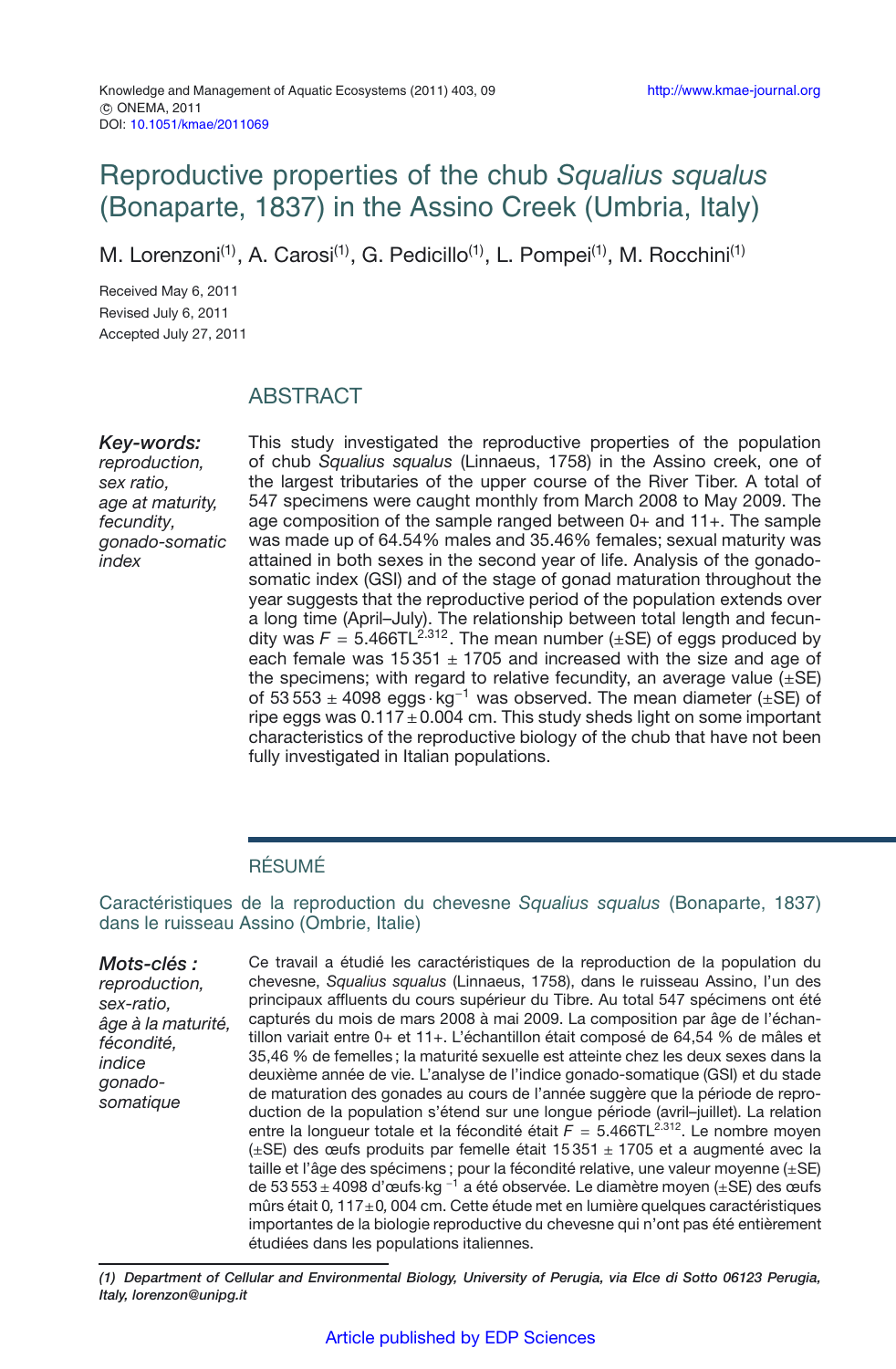## INTRODUCTION

The chub *Squalius squalus*, is one of the most common freshwater fish in Italy; it is found throughout the country, except for the islands, with populations so numerous that in many ecosystems it is the dominant species in terms of biomass (Zerunian, [2004\)](#page-9-0). It is one of the native species that characterize the fish communities of the "barbel zone" which is typical of the intermediate stretches of the River Tiber and the most representative of the Tiber river basin (Lorenzoni *et al.*, [2006\)](#page-8-0). Despite its abundance little substantial information is available on chub biology in Italian watercourses (Vitali and Braghieri, [1984](#page-9-1)); more specifically, information on its reproductive biology are scant and generic (Gandolfi *et al.*, [1991;](#page-8-1) Bianco and Santoro, [2002](#page-8-2)).

The present study was carried out to investigate some reproductive characteristics of *Squalius squalus* in the Assino creek. This 24 km stream, which is one of the largest tributaries of the upper course of the River Tiber, has a markedly torrential regime, with maximum rainfall in autumn and minimum in summer. Environmental conditions are not optimal for the fish fauna owing to the obvious effects of pollution (Lorenzoni *et al.*, [2007](#page-8-3)). Nevertheless, the creek is of considerable reproductive value being utilized as a spawning area by the fish that come from the River Tiber.

The study of life-history traits of fish species is essential to the analysis of population performance and thus to both theoretical ecology and fisheries management (Winemiller and Rose, [1992\)](#page-9-2) The growth and condition of chub in the Assino creek have already been investigated (Pompei *et al.*, [2011](#page-9-3)). The present research therefore aimed to supplement our knowledge of the biology of the same population by adding data on some important aspects of reproductive biology, such as age at maturity, reproductive period, gonado-somatic Index and fecundity.

## MATERIALS AND METHODS

Samplings were conducted from March 2008 to May 2009 using electrofishing. The samplings were carried out once a month in the same area, localized in the Assino creek, near the confluence on the Tiber river.

A total of 547 specimens were captured and transported to the laboratory where total length (*TL*, in cm) and weight (*W* in g) were measured to the nearest 0.1 cm and 0.1 g, respectively. For age assessment scales were removed from the left side of the fish, above the lateral line, near the dorsal fin (De Vries and Frie, [1996\)](#page-8-4) and stored in ethanol (33%). Subsequently, specimens' ages were determined by means of a scalimetric method (Bagenal and Tesch, [1985](#page-8-5)). Fish were sacrificed by administering an overdose of anesthetic acetone chloroform (2,2,2, trichloro-2-methyl-propanol) and were dissected to determine the sex through macroscopic observation of the gonads.

In the statistical analyses that follow, fishes caught in the same month, even if in different year (2008 or 2009) were pooled.

The sex ratio was investigated both by disaggregating the sample by age group and considering only the months of the breeding season (April–July); deviation from the 1:1 null hypothesis was tested statistically by means of chi-square  $(x^2)$  analysis.

The gonads were removed and weighed to the nearest of 0.01 g (*Wg*). The reproductive state of all specimens was assessed according to the Nikolsky scale (Bagenal and Tesch, [1985](#page-8-5)). Age at maturity was defined as the age at which 50% of specimens in an age-group were mature (Şaşi, [2004\)](#page-9-4).

The spawning period was determined by identifying monthly changes in the gonado-somatic index (GSI) which was calculated from gonad samples taken monthly from both females and males by using the formula: *GSI* = 100(*Wg*/*W*) (Ricker, [1975](#page-9-5)). The differences between sexes in mean GSI values calculated for all males and females on the year round were analyzed by means of U Mann-Whitney test.

The ovaries of 48 females of various sizes (15.9–47.2 cm) at stages IV and V of gonad development *i.e.* when they have achieved their maximum weight, were excised and subsamples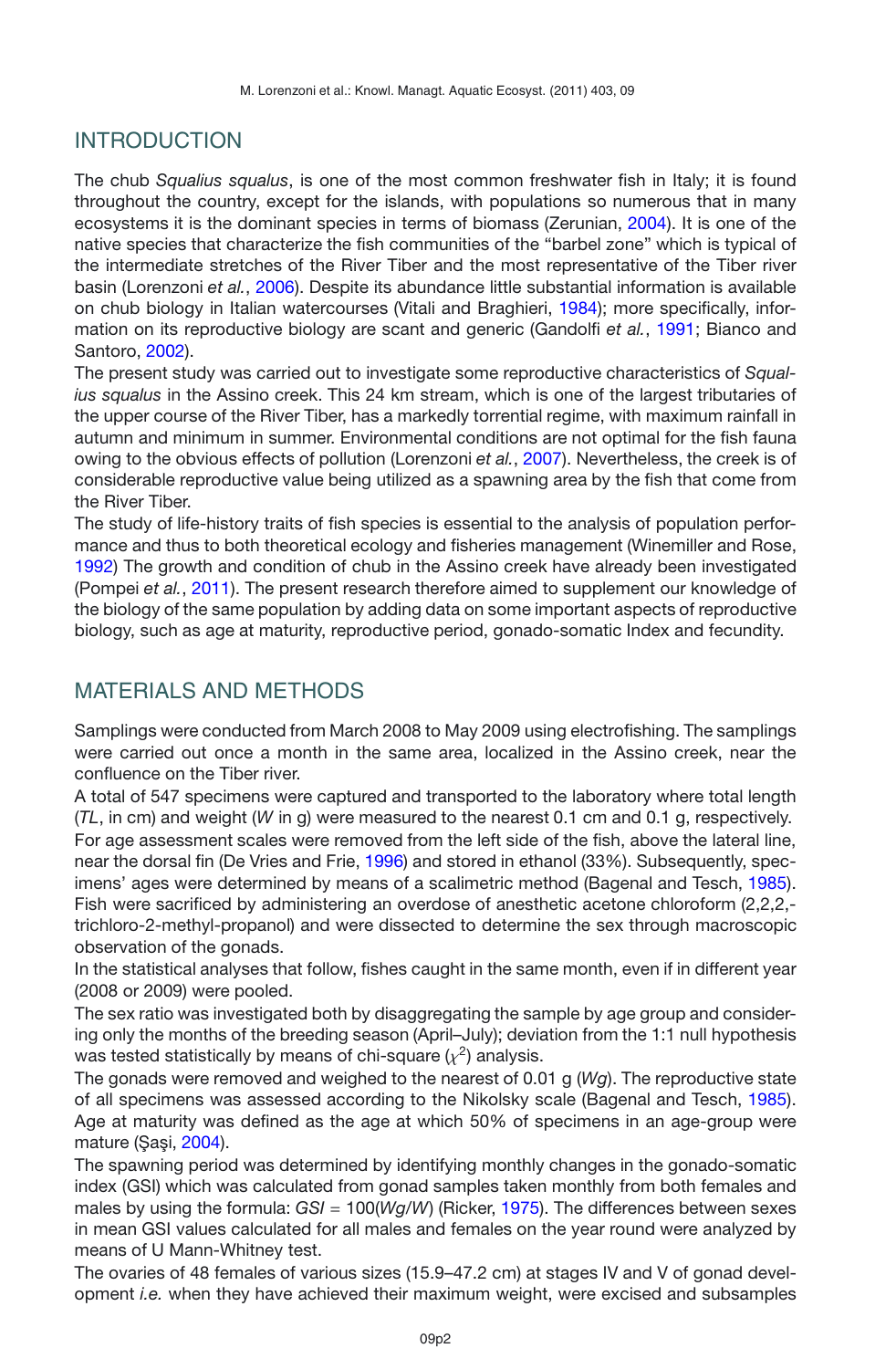#### <span id="page-2-0"></span>*Table I*

*Age composition of Squalius squalus population in the Assino creek expressed as the number (n) and percentage (%) of male and female specimens in each age-class in all year around. The sex ratio was also examined by taking into account the only months of the spawning season (April–July). Deviations from unity in the sex ratios (males:females) were tested by chi-square test*  $(\chi^2)$ *; values of*  $p < 0.05$  *were considered significant.*

|           |                | <b>Males</b>  |                | Females | Sex ratio |          |          |
|-----------|----------------|---------------|----------------|---------|-----------|----------|----------|
| Age class | $\overline{n}$ | $\frac{0}{6}$ | $\overline{n}$ | $\%$    | (M: F)    | $\chi^2$ | p        |
| $1+$      | 11             | 84.62         | 2              | 15.39   | 5.50:1    | 6.23     | p < 0.05 |
| $2+$      | 73             | 72.28         | 28             | 27.72   | 2.61:1    | 73.02    | p < 0.05 |
| 3+        | 114            | 79.72         | 29             | 20.28   | 3.39:1    | 50.52    | p < 0.05 |
| $4+$      | 20             | 41.67         | 28             | 58.33   | 0.71:1    | 1.33     | p > 0.05 |
| 5+        | 22             | 48.89         | 23             | 51.11   | 0.96:1    | 0.02     | p > 0.05 |
| 6+        | 11             | 47.83         | 12             | 52.17   | 0.92:1    | 0.04     | p > 0.05 |
| $7+$      | $\overline{2}$ | 22.22         | 7              | 77.78   | 0.29:1    | 2.78     | p > 0.05 |
| 8+        |                |               | 4              | 100     | 0:1       | 4.00     | p < 0.05 |
| $9+$      |                |               | 4              | 100     | 0:1       | 4.00     | p < 0.05 |
| $10+$     |                |               | 1              | 100     | 0:1       | 1.00     | p > 0.05 |
| $11+$     |                |               | 1              | 100     | 0:1       | 1.00     | p > 0.05 |
| All       | 253            | 64.54         | 139            | 35.46   | 1.82:1    | 33.15    | p < 0.05 |
| Month     |                |               |                |         |           |          |          |
| April     | 40             | 60.61         | 26             | 39.39   | 1.54:1    | 2.97     | p > 0.05 |
| May       | 46             | 57.50         | 34             | 42.50   | 1.35:1    | 1.8      | p > 0.05 |
| June      | 28             | 63.64         | 16             | 36.36   | 1.75:1    | 3.27     | p > 0.05 |
| July      | 14             | 70.00         | 6              | 30.00   | 2.33:1    | 3.2      | p > 0.05 |
| All       | 128            | 60.95         | 82             | 39.05   | 1.56:1    | 10.08    | p < 0.05 |

of eggs were taken from the front, middle and back parts of the ovaries and mixed. The subsamples thus obtained were weighed to the nearest 0.01 g and preserved in Gilson's Fluid (Bagenal and Braum, [1978](#page-7-0)) The diameters of five randomly chosen eggs of the subsample were measured by means of the software Image J. The mean value ( $\delta$  in cm) of the five diameters measured for each female was used in the subsequent analysis.

The eggs in the subsamples were counted under a lens. Individual fecundity, represented by the total number of eggs in each ovary (*F*), was calculated for 26 females ranging from 19.6 cm to 43.6 cm using the formula  $F = (Wgn)/w$ , where n is the number of eggs counted in the subsample and w is the weight of the subsample.

For the same females, relative fecundity (*RF*) was expressed as the number of eggs produced (*F*) per unit of body weight (*W*): *RF* = 1000(*F*/*W*).

In order to analyze how the mean diameter of eggs, fecundity and relative fecundity changed with the increase of length and age of the females, the following regressions were calculated:  $\delta = a + bTL$ ,  $\delta = a + b$  Age;  $F = aTL^b$ ,  $F = a$  Age<sup>b</sup>;  $RF = a + bTL$ ,  $RF = a + b$  Age.

### RESULTS

The age composition of the specimens from the Assino creek ranged between 0+ and 11+ age-classes. The overall sample comprised 155 immature specimens, 253 males and 139 females. Sex distribution frequency (Table [I\)](#page-2-0) showed a marked deviation from the expected 1:1 ratio; the sex ratio observed in the total sample was 1.82:1 (*M*:*F*) the difference being highly significant on chi-square analysis ( $\chi^2 = 3315$ ,  $p < 0.05$ ). However the sex ratio changed significantly with age. In the younger age-classes it was heavily tilted in favor of males  $[(1 + (5.50:1), 2 + (261:1), 3 + (393:1)],$  while among older specimens, females predominated; indeed, all specimens that had lived through more than 7 winters were females. Examining the sex ratio only during the months of spawning season (April–July) was evident once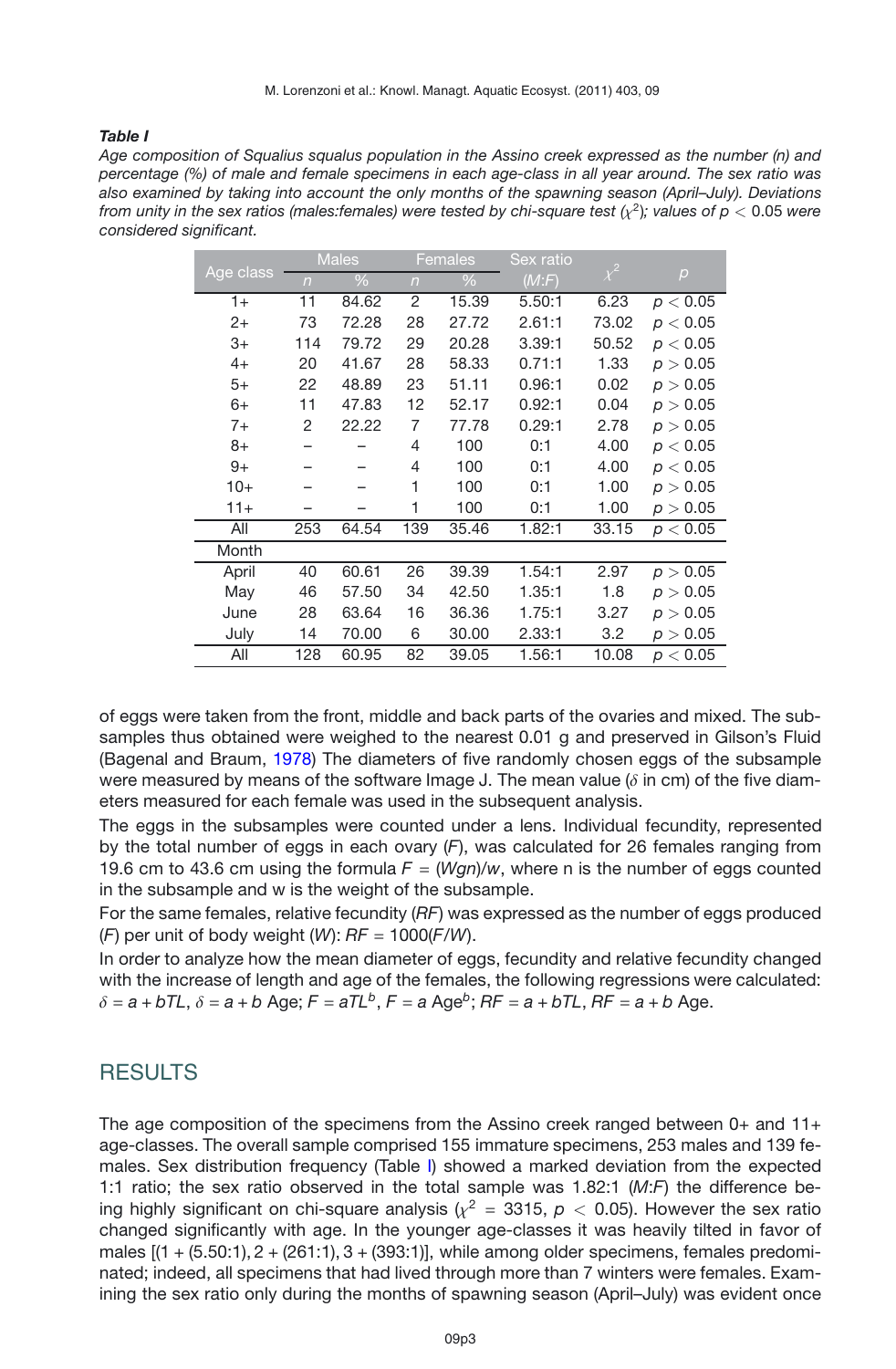

#### <span id="page-3-0"></span>*Figure 1*

*Monthly variations in mean GSI values in male (dotted line) and female (solid line) specimens of Squalius squalus from the Assino creek vertical bars indicate 95% confidence intervals. The number of male (M) and female (F) used in the analysis for each month are indicated.*

again as the males were always more numerous than females, with differences that are significant on chi-square analysis when considering the whole reproductive period ( $\chi^2$  = 10.08, *p <* 0.05).

Sexual maturity (Table [II\)](#page-4-0) was reached in both sex at two years, when 79.17% of males and 66.67% of females were mature. None of the females in the 1+ age-class was mature, whereas 27.27% of males in the same age-class had already attained sexual maturity.

The mean GSI value  $(\pm S$ E) was 3.713  $\pm$  0.324 in females, varying between a minimum of 0.408 and a maximum of 16.000, while in males it was  $3.047 \pm 0.177$ , varying between 0.374 and 10.090. The differences between the sexes were not significant on *U* Mann-Whitney test  $(Z = 1.366, p > 0.05)$ .

Monthly changes in GSI values were also analyzed (Figure [1\)](#page-3-0). From March onward GSI increased sharply in both sexes, reaching its highest mean values  $(\pm S E)$  in April for males  $(GSI = 6.420 \pm 0.423)$  and in May for females  $(GSI = 5.977 \pm 0.423)$ . Subsequently, mean GSI values declined until August, when the lowest minimum value was recorded for both sexes (males: *GSI* = 0.696 ± 0.65; females: *GSI* = 1.174 ± 0.712).

Analysis of the stage of gonad maturation throughout the months (Figure [2\)](#page-5-0) showed that in April most specimens, both male and female, had ripe gonads (stage IV). In May more than 50% of females were reproducing (stage V), whereas almost 30% had already completed egg spawning (stage VI); reproducing males accounted for 26.09% of the total, but a small percentage of the sample (2.27%) already had stage V gonads in April. Reproduction continued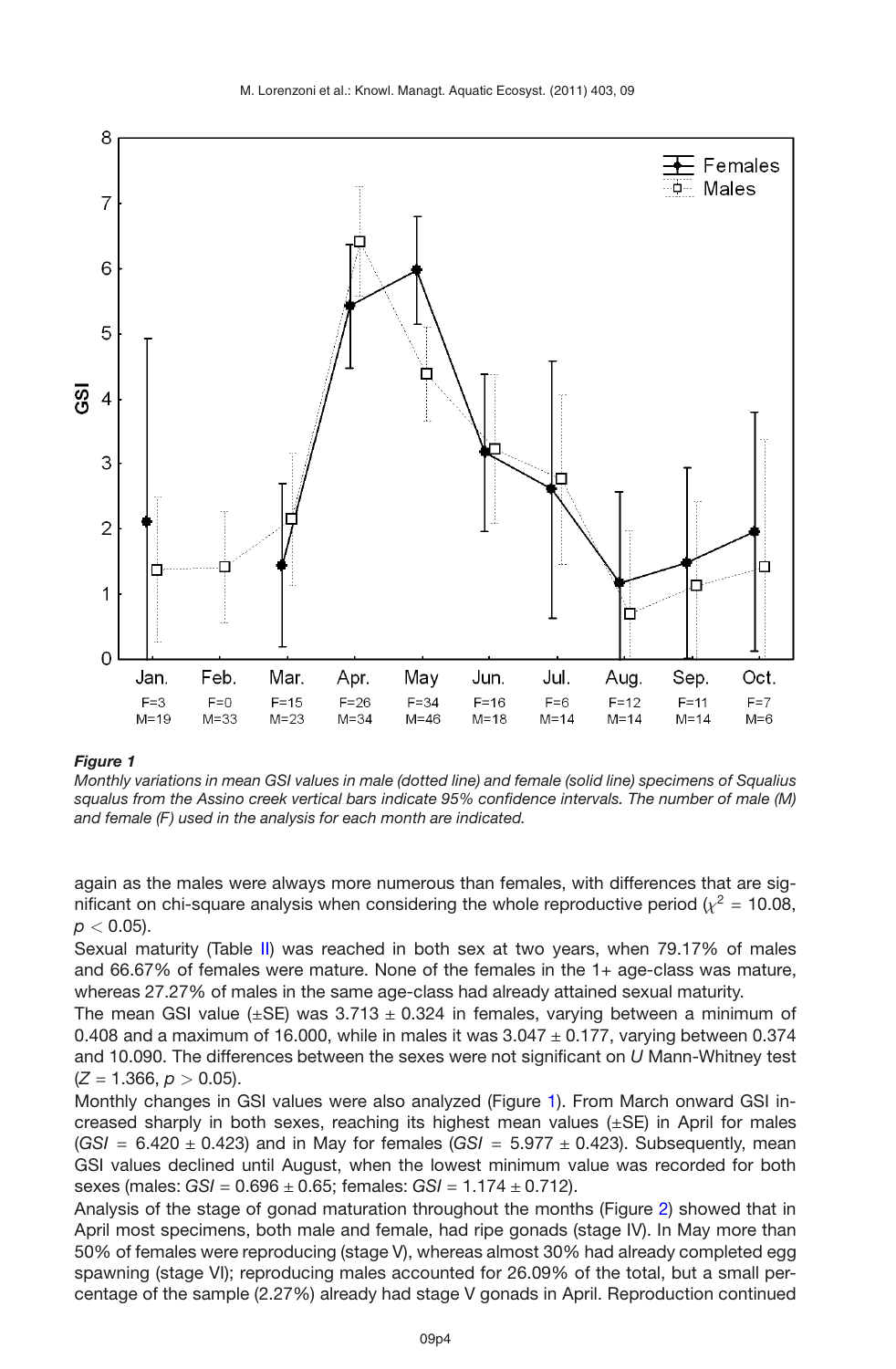*Percentage (%) of immature and mature individuals in male and female samples of the Squalius squalus*

#### <span id="page-4-0"></span>*Table II*

*population in the Assino creek, broken down by age-class.* Age class **Females** Immature Mature Immature Mature %%%%

|       | $\frac{0}{6}$ | $\frac{0}{6}$ | $\frac{0}{0}$ | %     |
|-------|---------------|---------------|---------------|-------|
| $1+$  | 72.73         | 27.27         | 100           | 0     |
| $2+$  | 20.83         | 79.71         | 33.33         | 66.67 |
| $3+$  | 0.88          | 99.12         | 6.9           | 93.1  |
| $4+$  | 0             | 100           | 0             | 100   |
| $5+$  | 0             | 100           | 0             | 100   |
| $6+$  | 0             | 100           | 0             | 100   |
| $7+$  | 0             | 100           | 0             | 100   |
| $8+$  |               |               | 0             | 100   |
| $9+$  |               |               | 0             | 100   |
| $10+$ |               |               | U             | 100   |
| $11+$ |               |               |               | 100   |

until July, when 33.33% of females and 50% of males still had stage V gonads; by August, it could be regarded as completed, as the gonads in both sexes were mostly quiescent (stage II) or were already maturing (stage III).

Egg number varied from a minimum of 1606 to a maximum of 35 981; positive correlation was found by relating eggs number with total length  $(r = 0.822)$ , as well as with age  $(r = 0.795)$ (Figure [3a](#page-6-0), [3b](#page-6-0)) meaning that fecundity increased with the size and the age of females; both these correlations were statistically significant (*p <* 0.05).

Mean relative fecundity ( $\pm$ SE) was 53 553 $\pm$ 40 98 eggs  $\cdot$  kg<sup>1</sup> and displayed a fairly broad range, from a minimum of 14 640 to a maximum of 111 724 eggs · kg−1. The relationship between *TL* and *RF* is represented by the equation  $RF = 104807.352 - 1743.1177L$  ( $r^2 = 0.366$ ), while the relationship between age and *RF* was:  $RF = 88753.362 - 6690.124$  Age ( $r^2 = 0.345$ ). *RF* decreased with the size and the age of the specimens as shown by correlation analysis: the number of eggs per unit of body weight correlated negatively with length (*r* = −0.605; *p <* 0.05) and age (*r* = −0.587; *p <* 0.05).

The diameter of mature eggs  $(\delta)$  in the spawning season varied considerably, ranging from 0.059 to 0.163 cm; correlation analysis indicated the existence of a positive relationship both with *TL*  $(r = 0.491; p < 0.05)$  and with age  $(r = 0.518; p < 0.05)$  (Figure [4a](#page-6-1) and [4b](#page-6-1)), indicating an upward trend in eggs size as the length and age of the specimen increased.

### **DISCUSSION**

In this study a total of 547 specimens of *S. squalus* from the Assino creek were examined. The sex ratio was 1.82:1 (*M*:*F*), differing significantly from 1:1. Generally, the ratio of males to females is higher in the early stages of life, while at later stages the situation is reversed, with females becoming more abundant (Nikolsky, [1963](#page-9-6)). This is also consistent with the characteristics of *S. squalus*, in that females live longer, prevailing in the age-classes above 6 years (Gandolfi *et al.*, [1991\)](#page-8-1). This situation was confirmed in the present study, as the sex ratio strongly favored males in the younger age-classes and females in the older age-classes; indeed, all specimens that had lived through more than 7 winters were females. Similar pat-terns have been found in many other studies (Öztaş and Solak, [1988;](#page-9-7) Altindağ, [1996](#page-7-1); Ekmekçi, [1996;](#page-8-6) Bianco and Santoro, [2002](#page-8-2); Erdoğan et al., [2002;](#page-8-7) Koç et al., [2007\)](#page-8-8) conducted in Europe on species belonging to *Squalius cephalus complex*, of which *Squalius squalus* represents the only species present in Italy. Since information on the reproductive biology of Italian chub is scant and generic, the results yielded by this research were compared with those of previous studies on *Squalius cephalus* in Europe.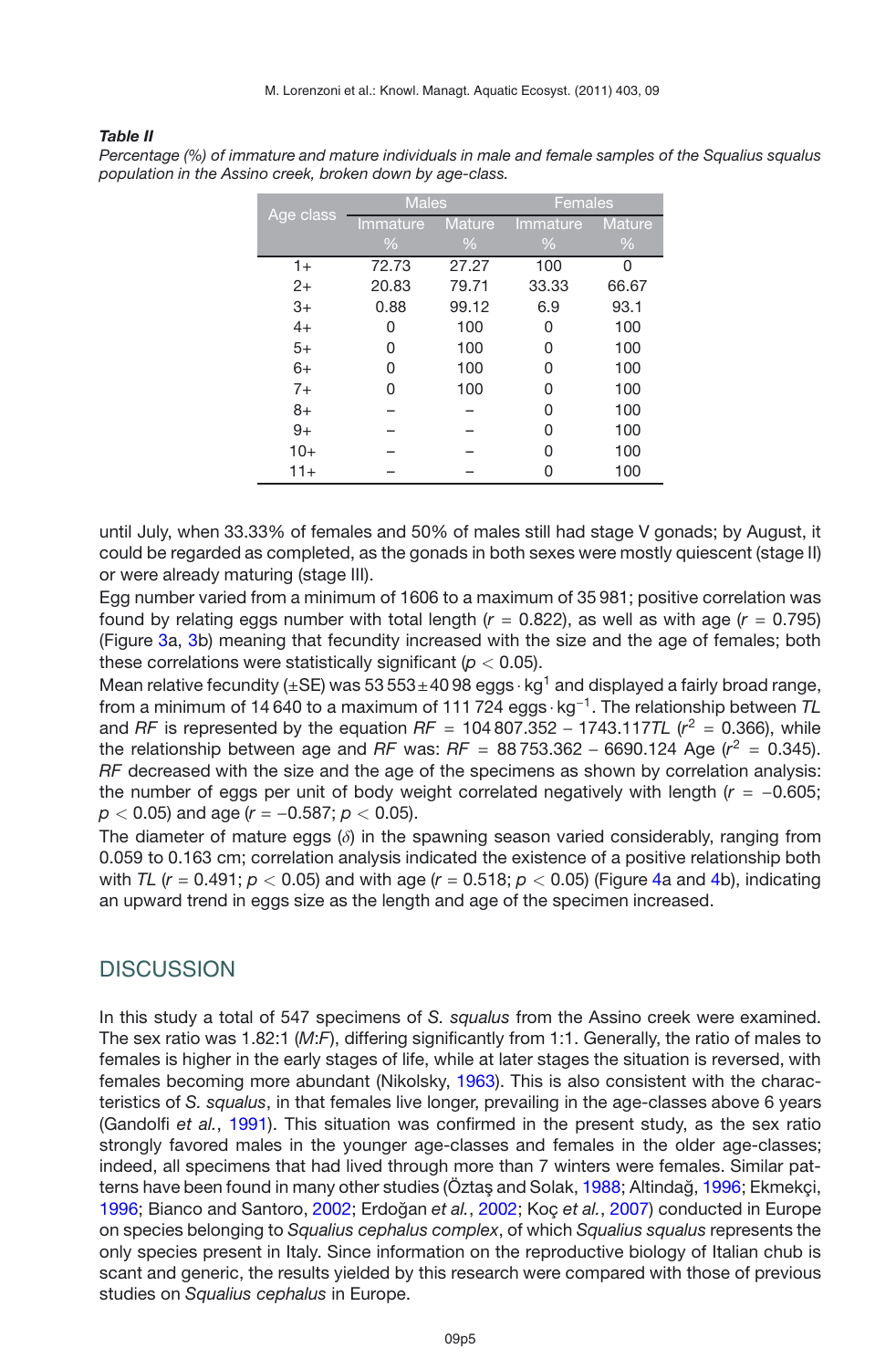

#### <span id="page-5-0"></span>*Figure 2*

*Relative frequency of reproductive stages in the different sampling months in male and female specimens of Squalius squalus from the Assino creek. Reproductive stages: I = immature-inactive; II = immature-developing; III* = *maturing; IV* = *mature; V* = *ripe running; VI* = *spent.*

This imbalance in the sex ratio could also be attributed to the behavior of males in the breeding season. As mentioned above, the Assino creek serves as a reproductive area for chub that migrate from the Tiber river. Males probably spend more time in the creek, swimming up first and waiting for the females to arrive, while females immediately leave the breeding site once they have laid their eggs.

Sexual maturity is reached after the second winter of life (2+ age-class) in both sexes. This situation is similar to that reported for other populations in Southern Europe (Turkey and Greece) (Altindağ, [1996](#page-7-1); Ünver, [1997](#page-9-8); Şaşi, [2004;](#page-9-4) Froese and Pauly, [2010\)](#page-8-9) By contrast, sexual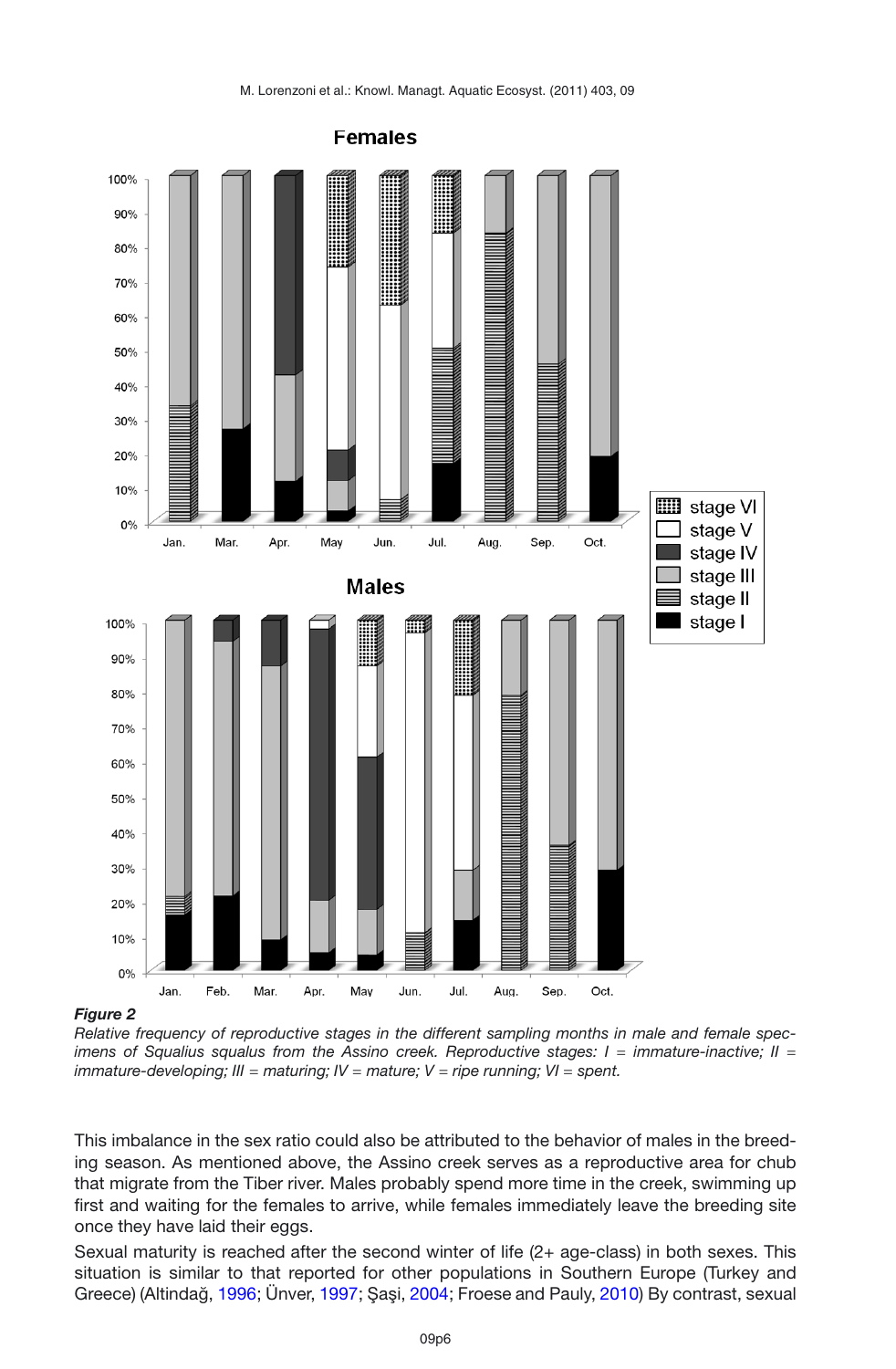<span id="page-6-0"></span>M. Lorenzoni et al.: Knowl. Managt. Aquatic Ecosyst. (2011) 403, 09



#### *Figure 3*

*Relationship between eggs number (F) and total length (TL in cm) (a) and between eggs number and age (b) in a subsample of females (n* = 26*) of Squalius squalus from the Assino creek.*

<span id="page-6-1"></span>

#### *Figure 4*

*Correlation between eggs diameter (*δ *in cm) and total length (TL in cm) (a) and between eggs diameter and age (b) in a subsample of females (n* = 48*) of Squalius squalus from the Assino creek. Dotted lines indicates 95% confidence intervals.*

maturity has been seen to occur later in Northern Europe (Mann, [1976;](#page-9-9) Froese and Pauly, [2010\)](#page-8-9).

Analysis of GSI and of the stage of gonad maturation throughout the year suggests that the reproductive period of the population extends over a long time (April–July), with males maturing slightly earlier than females. The ovaries of these females did not show eggs at different stages of maturation, but contained batches of large yolky oocytes (vitellogenic oocytes) (Bagenal, [1978\)](#page-7-0) that would probably have been spawned in the next few days. Although the chub adopts a multiple spawning strategy in many habitats (Bolland *et al.*, [2007\)](#page-8-10), in the Assino creek it displays the synchronous ovogenesis that is characteristic of monospawner fish, in which each female spawns only one batch of eggs per season (Kestemont and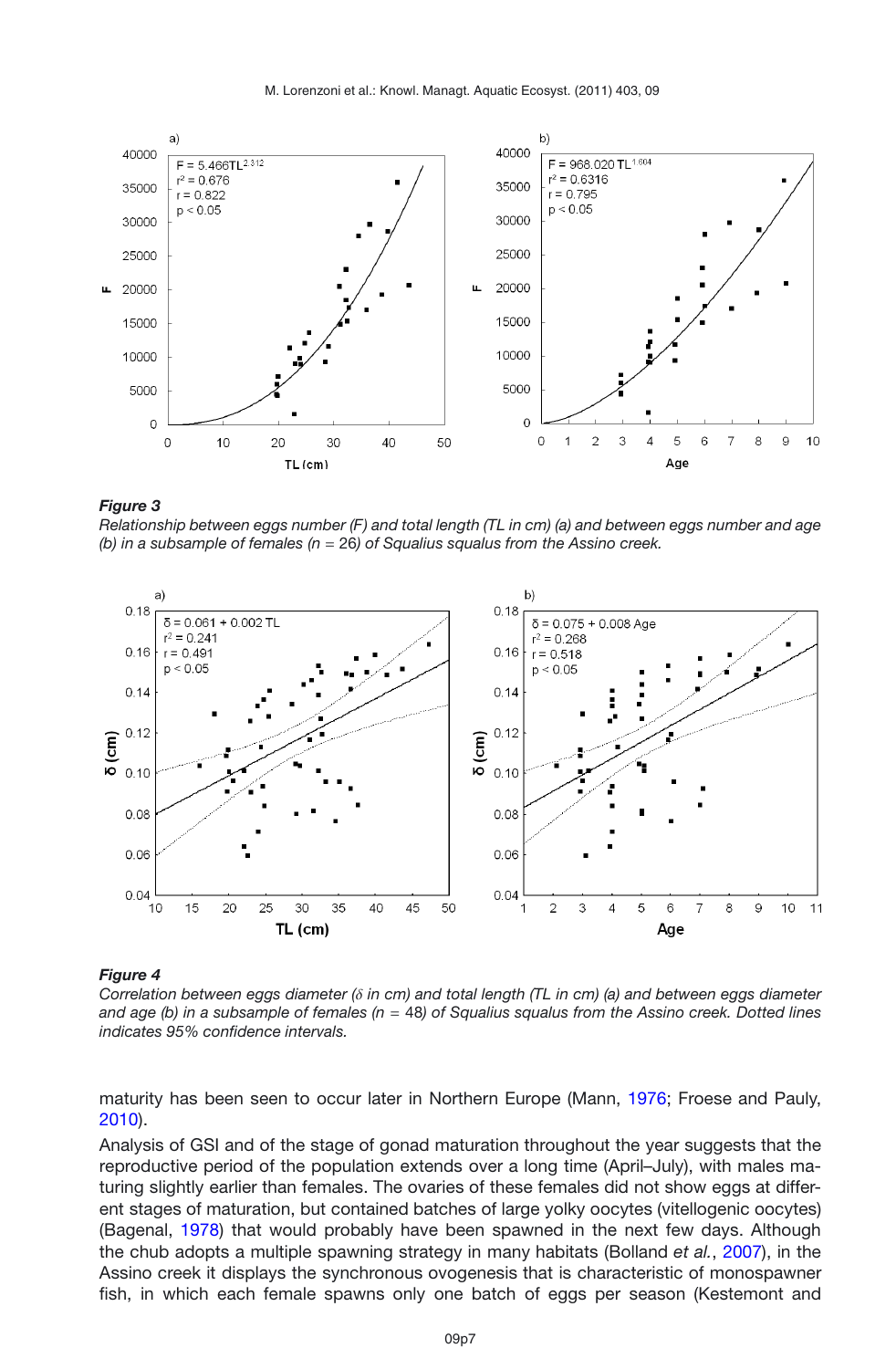Philippart, [1991](#page-8-11)). Therefore, the long reproductive period was not due to the asynchronous ovogenesis characteristic of multispawner fish, whereby each female spawns repeatedly over several months (Kestemont and Philippart, [1991](#page-8-11)), but rather to the fact that some females spawn earlier and others later in the season (Vila-Gispert and Moreno-Amich, [2000\)](#page-9-10).

The spawning season appears to be similar to that observed by some authors in Turkey (Sen, [1988](#page-9-11); Kalkan et al., [2005\)](#page-8-12) while it starts earlier and lasts longer than the period re-ported by several other authors (Mann, [1976;](#page-9-9) Ünver, [1997](#page-9-8); Şaşi, [2004](#page-9-4); Koç et al., [2007](#page-8-8); Şen and Saygin, [2008](#page-9-12)). This could represent an alternative strategy that offers advantages at the population level; in highly variable environments like the Assino creek, rapid changes in conditions could affect the reproductive event, if it lasts a short time. Protracted spawning events result in the production of young-of-the-year chub from the spring until the summer (Bolland *et al.*, [2007](#page-8-10)); this is confirmed by the significantly intra-population *TL* variation in the backcalculated lengths of chub at age 1 (Pompei *et al.*, [2011](#page-9-3)).

In *S. squalus*, eggs number correlates significantly with fish length and age larger and older fish being more fecund (Libovarsky, [1979](#page-8-13); Erk'akan and Akgül, [1986](#page-8-14); Ekmekci, [1996](#page-8-6); Karatas and Akyurt, [1997](#page-8-15); Erdogan *et al.*, [2002](#page-8-7)). Relative fecundity displays a marked downward trend as a function of the length and age of the females while egg diameters in females captured just prior to spawning increase with length and age This implies that the quality of eggs tends to improve with growth at the expense of quantity; larger eggs with more abundant yolk will give rise to larger larvae, thus improving their chances of survival (Mann, [1991](#page-9-13)).

Many aspects of the biology of the *S. squalus* population in the Assino creek – such as the high reproductive investment of both sexes, the early achievement of sexual maturity and the increase in egg diameter with age and size – can probably be ascribed to the overall strategy developed by the species in order to fit the particular ecological conditions present in the creeks of central Italy. Mediterranean rivers and streams are regarded as highly variable ecosystems because of variations in water flow, water temperature and resource availability throughout the year and environmental variability influences most of the life-history pa-rameters of the fish inhabiting these ecosystems (Wootton, [1984](#page-9-14); Bruton, [1989;](#page-8-16) Fernandez-Delgado and Herrera, [1995;](#page-8-17) Vasiliou and Economidis, [2005\)](#page-9-15). In these environments, which are characterized by the presence of mortality-independent factors, the fitness of individuals may be secured primarily by engaging in reproductive strategies that maximize reproductive success. An reselected species will have a life-history that is characterized by high energy investment in reproduction, low age at maturity, a high rate of unpredictable mortality and a short lifespan Such species are more likely to be found in fluctuating or harsh environments (Mac Arthur and Wilson, [1967](#page-9-16); Balon, [1979](#page-8-18); Bruton, [1989\)](#page-8-16).

However the chub is not exclusively associated with this type of environment; it is also found in lentic ecosystems and in stretches of lowland rivers, where environmental conditions are far less strict. Several authors have pointed out that fish inhabiting a wide variety of environments are able to adjust some of their lifehistory traits in response to ecological conditions (Hutchings and Myers, [1994](#page-8-19)). Thus, in the chub of the Assino creek the reduction in relative fecundity and the increase in egg diameter during aging may be regarded as an adaptation that would confer greater plasticity on its biological characteristics. Species can display trade-offs between the number of offspring and their quality (Fleming and Gross, [1990](#page-8-20)); a smaller number of offspring may be compensated for by an increased parental investment in their quality and a longer lifespan (Lappalainen *et al.*, [2008](#page-8-21)). This strategy would enhance post-hatching survival in conditions that can sustain a large number of adults.

## **REFERENCES**

<span id="page-7-1"></span>Altindağ A., 1996. Some population characteristics, growth and condition of chub (Leuciscus cephalus, L. 1758) in Aksehir Lake. *Turk. J. Zool.*, *20 (Suppl.)*, 53–65.

<span id="page-7-0"></span>Bagenal T.B., 1978. Aspects of fish fecundity. *In*: Gerking S.D. (ed.), Ecology of freshwater fish production, Blackwell Scientific Publications, Oxford, 75–131.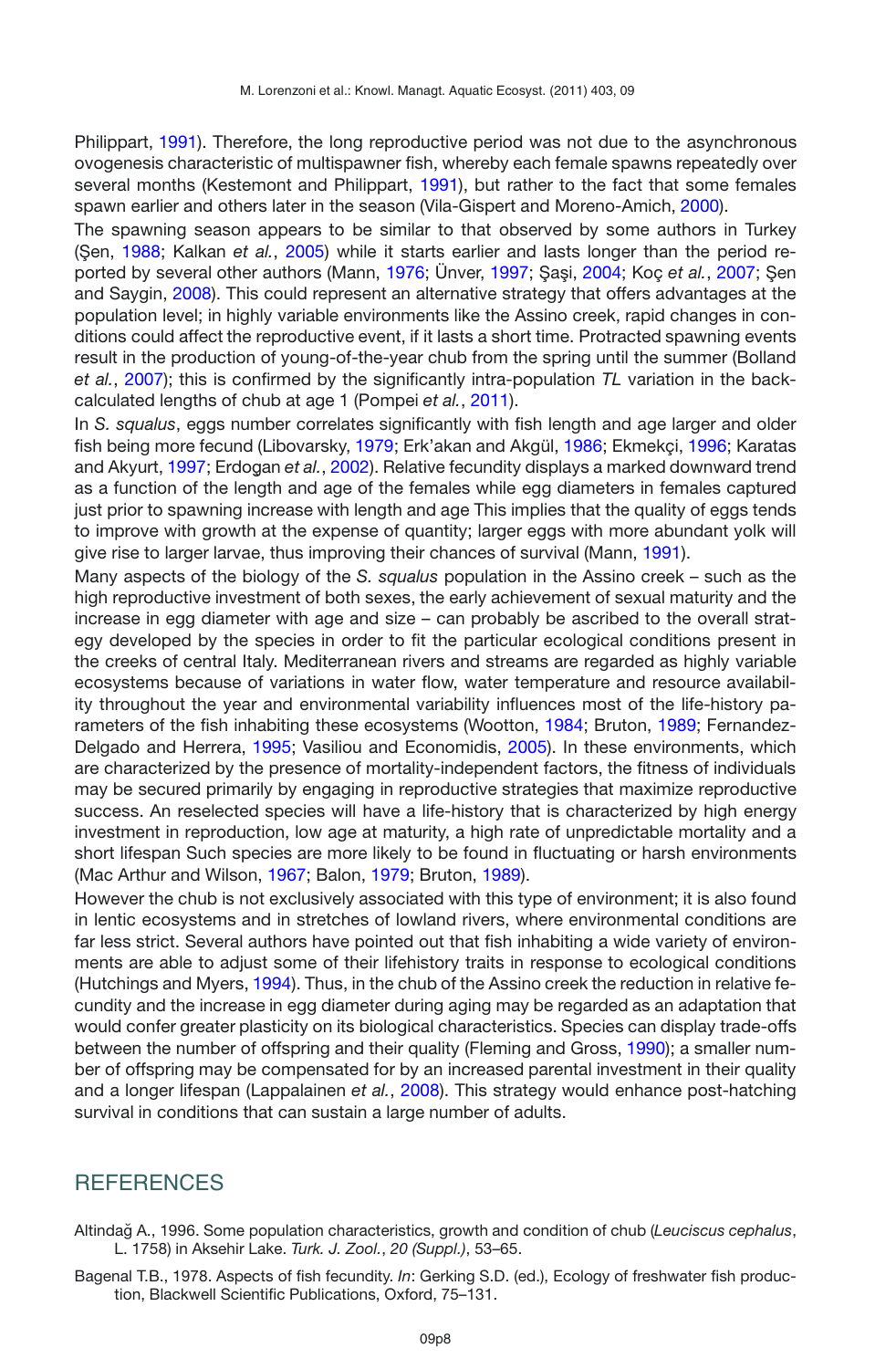- Bagenal T.B. and Braum E., 1978. Eggs and Early Life History. *In*: Bagenal T. (ed.), Methods for Assessment of Fish Production in Fresh waters, Blackwell Scientific Publications, Oxford, 165– 201.
- <span id="page-8-5"></span>Bagenal T.B. and Tesch F.W., 1985. Age and growth. *In*: Bagenal T.B., Fish production in fresh waters, Editor Blackwell, London, 101–136.
- <span id="page-8-18"></span>Balon E.K., 1979. The juvenilization process in phylogeny and the altricial to precocial forms in the ontogeny of fishes. *Environ. Biol. Fish*, *4*, 193–198.
- <span id="page-8-2"></span>Bianco P.G. and Santoro E., 2002. Biologia della rovella, del cavedano e del barbo nei bacini del Parco Nazionale del Cilento e Vallo di Diano (Pisces; Cyprinidae). *Biol. Amb.*, *18*, 85–91.
- <span id="page-8-10"></span>Bolland J.D., Britton J.R. and Cowx I.G., 2007. Lifetime consequences of variable 0 year group length in riverine populations of chub *Leuciscus cephalus* (L.), *J. Fish Biol.*, *71*, 1810–1819.
- <span id="page-8-16"></span>Bruton M.N., 1989. The ecological significance of alternative life history styles. *In*: Bruton M.N. (ed.), Alternative life-history styles of animals, Kluwer Academic Publishers, Dordrecht, 503–553.
- <span id="page-8-4"></span>De Vries D.R. and Frie R.V., 1996. Determination of age and growth. *In*: Murphy B.R. and Willis D.W. (eds.), Fisheries techniques, American Fisheries Society, Bethesda.
- <span id="page-8-6"></span>Ekmekçi F.G., 1996. Growth and reproduction properties of chub (*Leuciscus cephalus*, Linneaus, 1758) in Sariyar Dam Lake. *Turk. J. Zool.*, *20 (Suppl.)*, 95–106.
- <span id="page-8-7"></span>Erdogan O., Türkmen M. and Yildirim A., 2002. Studies on the age, growth and reproduction character- ˘ istics of the Chub, *Leuciscus cephalus orientalis*, (Nordmann, 1840) in Karasu River, *Turkey. Turk. J. Vet. Anim. Sci.*, *26*, 983–991.
- <span id="page-8-14"></span>Erk'akan F. and Akgül M., 1986. An investigation on economic fish stocks of Kizilirmak Basin. *Turk. J. Vet. Anim. Sci.*, *10*, 239–250.
- <span id="page-8-17"></span>Fernandez-Delgado C. and Herrera M., 1995. Age structure, growth and reproduction of *Leuciscus pyrenaicus* in an intermittent stream in the Guadalquivir river basin, southern Spain. *J. Fish Biol.*, *46*, 371–380.
- <span id="page-8-20"></span>Fleming I.A. and Gross M.R., 1990. Latitudinal clines-a trade-off between egg number and size in Pacific salmon. *Ecology.*, *71*, 1–11.
- <span id="page-8-9"></span>Froese R. and Pauly D., 2010. FishBase, World Wide Web electronic publications, [www.fishbase.org,](www.fishbase.org) version (02/2010).
- <span id="page-8-1"></span>Gandolfi G., Zerunian S., Torricelli P. and Marconato A., 1991. I pesci delle acque interne italiane, Istituto Poligrafico e Zecca dello Stato, Roma, 617 p.
- <span id="page-8-19"></span>Hutchings J.A. and Myers R.A., 1994. The evolution of alternative mating strategies in variable environments. *Evol. Ecol.*, *8*, 256–268.
- <span id="page-8-12"></span>Kalkan E., Yilmaz M. and Erdemlü A.Ü., 2005. Some biological properties of the *Leuciscus cephalus* (L., 1758) population living in Karakaya Dam lake in Malatya (Turkey). *Turk. J. Anim. Vet. Adv.*, *29*, 49–58.
- <span id="page-8-15"></span>Karatas M. and Akyurt I., 1997. The reproduction biology of barbel (*Barbus plebejus* (Bonaparte, 1832)) and chub (*Leuciscus cephalus* (Linné, 1758)) in Almus Dam lake. *Turk. J. Vet. Anim. Sci.*, *21*, 345– 353.
- <span id="page-8-11"></span>Kestemont P. and Philippart J.C., 1991. Considérations sur la croissance ovocytaire chez les poisons à ovogenèse synchrone et asynchrone. *Bel. J. Zool.*, *121*, 87–98.
- <span id="page-8-8"></span>Koç H.T., Erdogan Z., Tinkci M. and Treer T., 2007. Age, growth and reproductive characteristics of ˘ chub, *Leuciscus cephalus* (L., 1758) in the Ikizcetepeler dam lake (Balikesir). *J. Appl. Ichthyol.*, *23*, 19–24.
- <span id="page-8-21"></span>Lappalainen J., Tarkan A.S. and Harrod C., 2008. A meta-analysis of latitudinal variations in life-history traits of roach, *Rutilus rutilus*, over its geographical range: linear or non-linear relationships? *Freshwat. Biol.*, *53*, 1491–1501.
- <span id="page-8-13"></span>Libovarsky J., 1979. Gonad weight and egg number in Chub (*Leuciscus cephalus*) from the Rokytna stream. *Folia Zool.*, *28*, 35–42.
- <span id="page-8-0"></span>Lorenzoni M., Mearelli M. and Ghetti L., 2006. Native and exotic fish species in the Tiber river watershed (Umbria – Italy) and their relationship to the longitudinal gradient. *Bull. Fr. Pêche Piscic.*, *382*, 19–44.
- <span id="page-8-3"></span>Lorenzoni M., La Porta G., Pedicillo G., Spigonardi M.P., Carosi A., Viali P., Baldini G., Ghetti L., Zeetti A., Natali M., Biscaro Parrini A., Dolciami R., Mezzetti A., Burchia A., Di Brizio M., Pancioni T. and Uzzoli C., 2007. Carta Ittica della Regione Umbria: bacino del Fiume Tevere, Regione Umbria, 337.